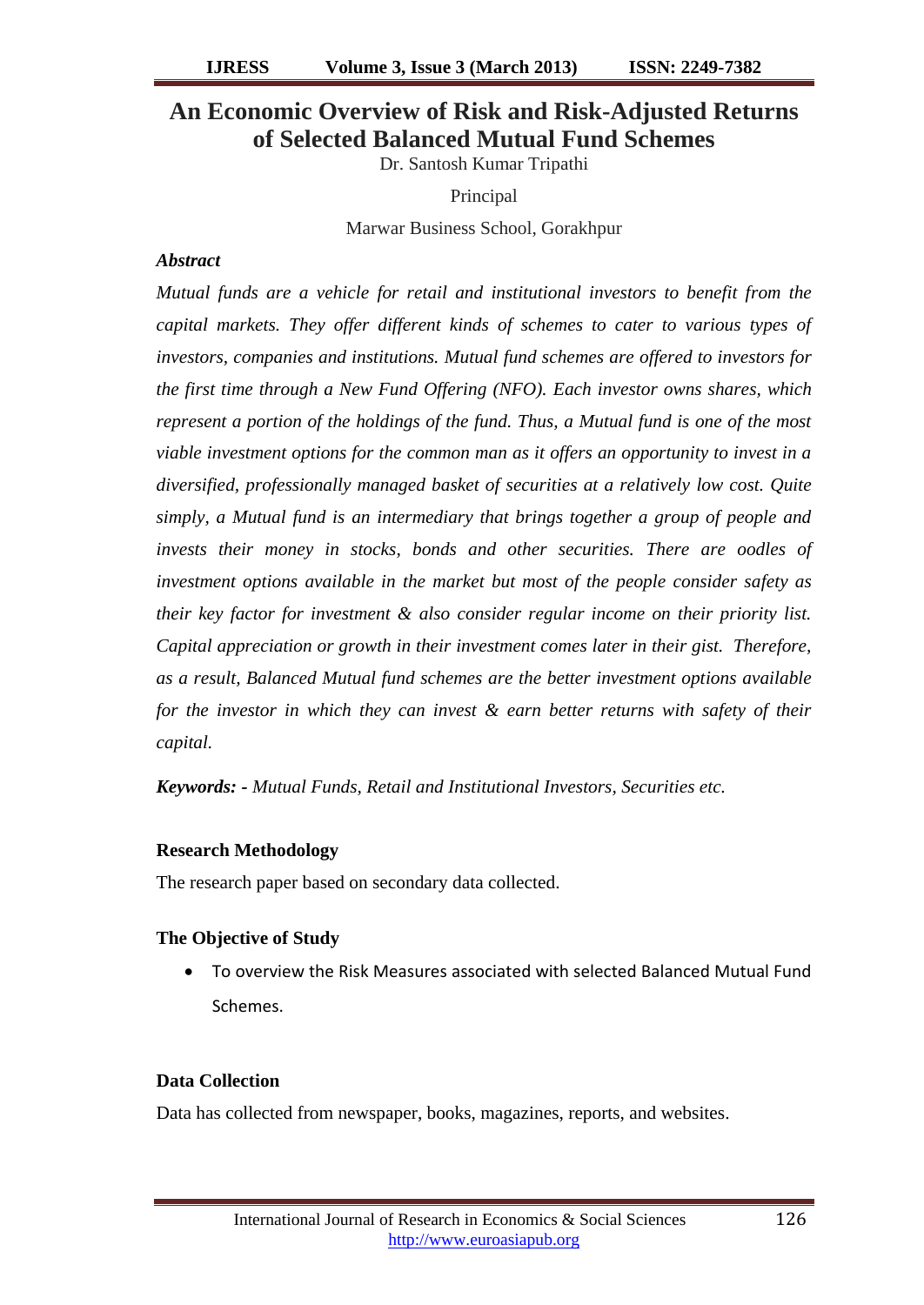### **Introduction**

Mutual fund is a trust that pools the savings of a number of investors who share a common financial goal. The money thus collected is then invested in capital market instruments such as shares, debentures and other securities. The income earned through these investments and the capital appreciations realized are shared by its unit holders in proportion to the number of units owned by them. Thus a Mutual fund is the most suitable investment for the common man as it offers an opportunity to invest in a diversified, professionally managed basket of securities at a relatively low cost.

### **Balanced Mutual Fund**

Balanced funds provide investor with an option of single Mutual fund that combines both growth and income objectives, by investing in both stocks (for growth) and bonds (for income). Such diversified holdings ensure that these funds will manage downturns in the stock market without too much of a loss. But on the flip side, balanced funds will usually increase less than an all-stock fund during a bull market.

The proportion in which the balanced Mutual funds allocate their assets is usually 60% to 65% in stocks and the balance in bonds. The proportion is not disturbed while managing the fund as it is to remain within the pre set minimum and maximum limits.

### **1) Return Measures**

Investors have to look into the return part before investing in the Mutual funds. Returns are the key indicators of their investment performance and are calculated from the historical NAV's.

In Mutual funds, NAV is the basic element used in calculating the returns because it keeps varying from one point of time to other. Thus, the purchase and sale value of investment is derived by multiplying the units purchased with NAV for respective period i.e. purchase date and sale date. In simple words, Net Asset Value is the market value of the securities held by the scheme. Since market value of securities changes every day, NAV of a scheme also varies on day-to-day basis.

### **A) Annualized Return**

Return is the gain or loss in the value of an asset in a particular period. It is usually quoted as a percentage. The general rule is that the more risk you take, the greater the potential for higher return – and loss.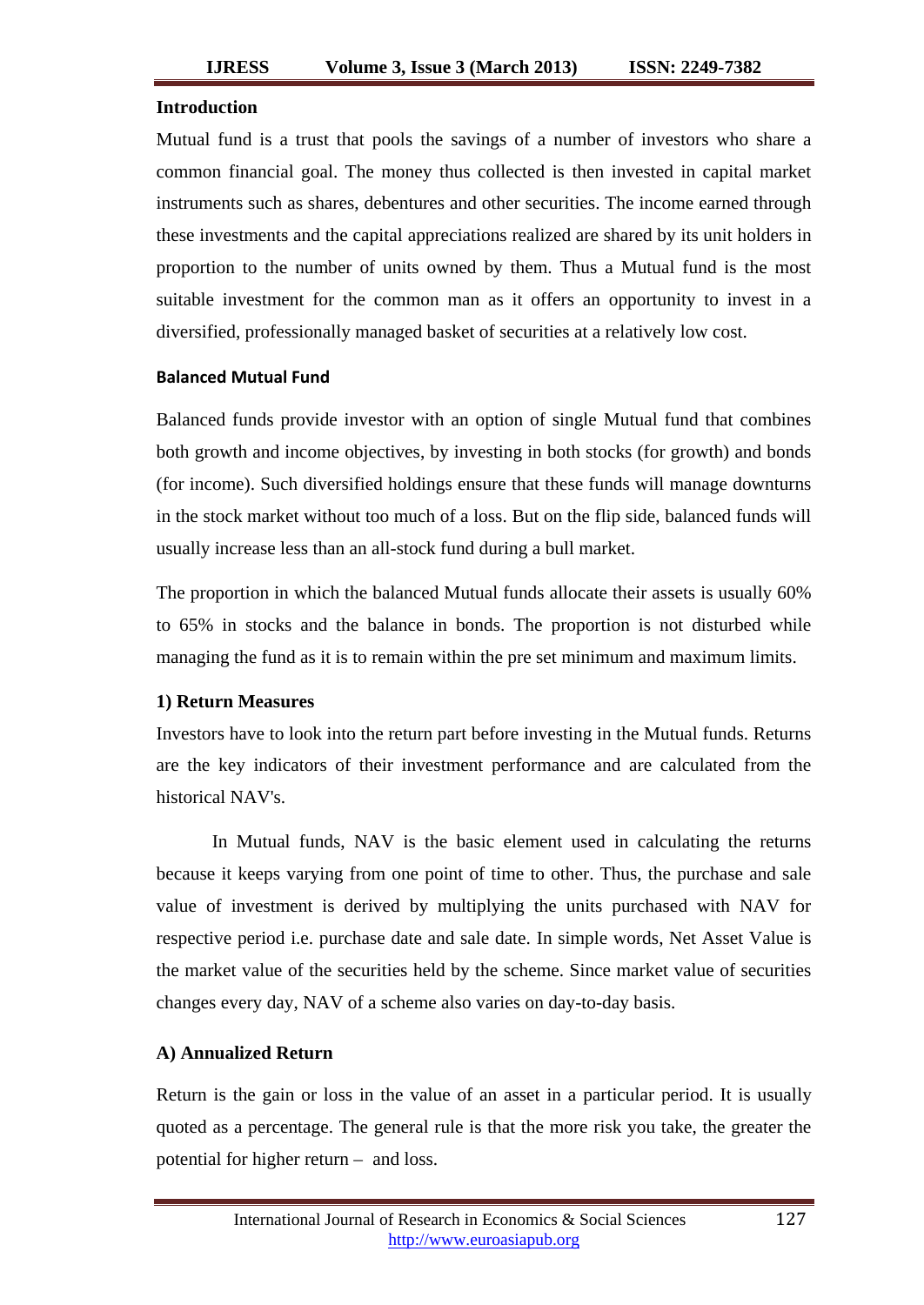**Absolute return or Point to Point Returns:** Absolute return is the increase or decrease that an investment achieves over a given period of time expressed in percentage terms. It' s calculated as follows:

Absolute returns =  $100^*$  (Selling Price – Cost Price)/ (Cost Price)

This measurement of return is the simplest and it does not consider time period. Most times it produces a large number so people are impressed!

**Simple Annualized Return**: The increase in value of an investment, expressed as a percentage per year.

## **Simple Annualized Return= Absolute Returns/Time period.**

### **Average Annual Return (AAR)**

Average annual return (AAR) is the arithmetic mean of a series of rates of return. The formula for AAR is:

 $AAR = (Return in Period 1 + Return in Period 2 + Return in Period 3 + ... Return in$ Period N) / Number of Periods or N

### **B) Benchmark:-**

Mutual fund schemes invest in the market for the benefit of unit holders. How well did a scheme perform this job? An approach to assess the performance is to pre-define a comparable - a Benchmark - against which the scheme can be compared.

To put it very simply, a benchmark gives a layman an opportunity to compare the performance of his/her investments with that of the broader market. At the same time, a fund house can also set target returns and strive to perform better than the benchmark index.

### **2) Risk Measures**

Return alone should not be considered as the basis of measurement of the performance of a Mutual fund scheme, it should also include the risk taken by the Fund Manager because different funds will have different levels of risk attached to them.

Risk then, refers to the volatility - the up and down activity in the markets that occur constantly over a period of time. This volatility can be caused by a number of factors interest rate changes, inflation or general economic conditions. The main indicators of investment risk that apply to the analysis of stocks, bonds and Mutual fund portfolios are Standard deviation and [Beta.](http://www.investopedia.com/terms/b/beta.asp)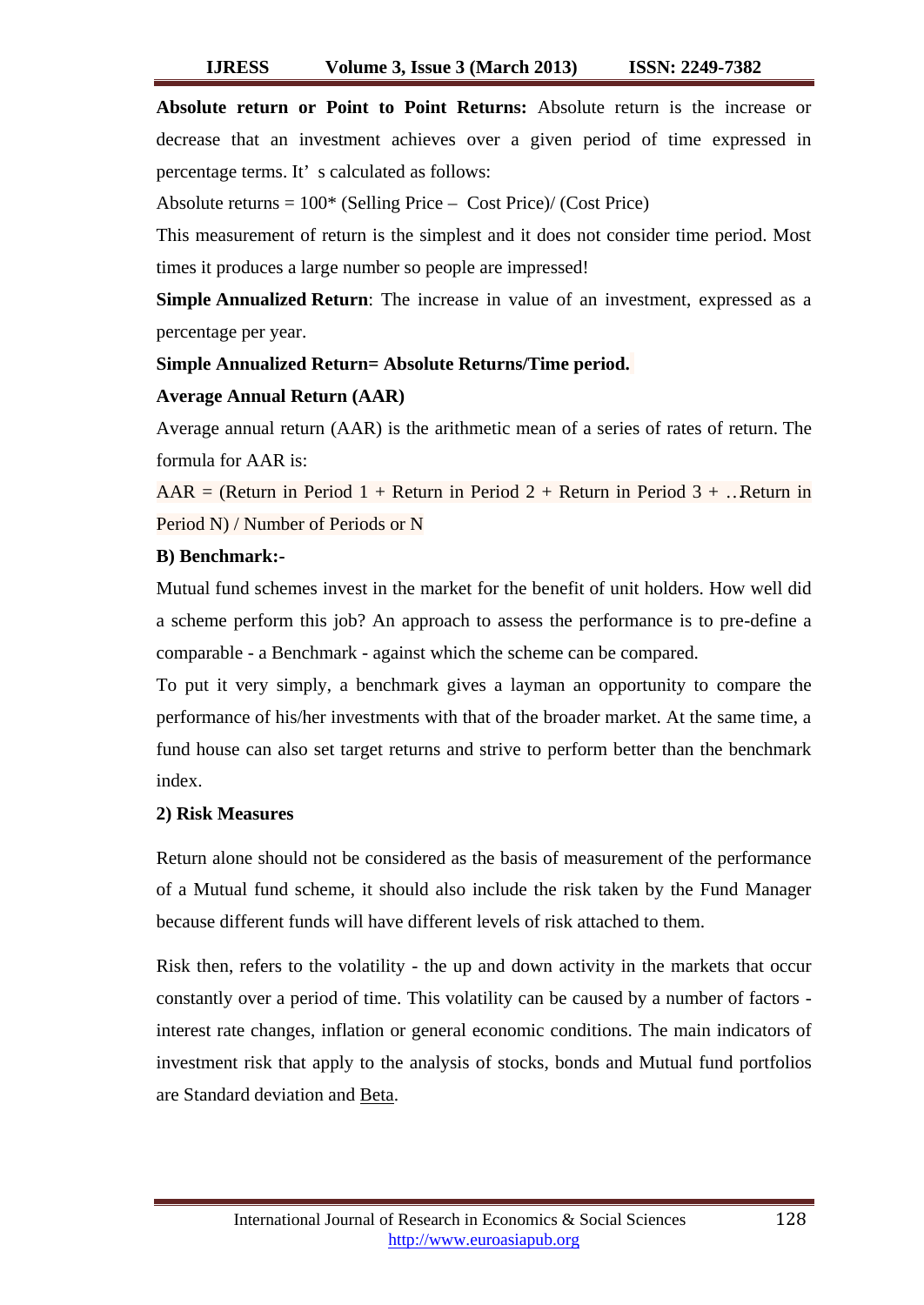### **A) Standard deviation**

The Standard deviation of a fund measures the risk by measuring the degree to which the fund fluctuates in relation to its average return of a fund over a period of time. It is a measure of the consistency of a Mutual fund's returns. A higher Standard deviation number indicates that the Net Asset Value (NAV) of the Mutual fund is more volatile and, it is riskier than a fund with a lower Standard deviation.

### **B) Beta**

Another measure of fund's risk is Beta coefficient. Beta relates a fund's return with a market index and measures the sensitivity of the fund's return s to changes in the market index. In other words, Beta determines the volatility of a fund in comparison to that of its index or benchmark.

Higher the value of Beta of the schemes, greater will be the systematic risk carried by the fund.

Whereas schemes such as [HDFC Prudence Fund,](http://www.valueresearchonline.com/funds/newsnapshot.asp?schemecode=8572) HDFC Balanced Fund, ICICI Prudential Balanced Fund schemes also show higher beta that means carries higher systematic risk*.*

Schemes with minimum Standard deviation and beta are HDFC Arbitrage Fund - Retail Plan, HDFC Arbitrage Fund - Wholesale Plan, ICICI Prudential Equity Arbitrage Fund - Institutional Plan etc.

### **3) Risk-adjusted Return Measures:-**

An alternative approach to evaluate the performance of the Fund Manager is through the risk reward relationship. The underlying principle is that return ought to be commensurate with the risk taken. A Fund Manager, who has taken higher risk, ought to earn a better return to justify the risk taken. A Fund Manager who has earned a lower return may be able to justify it through the lower risk taken. Such evaluations are conducted through *Risk-adjusted Returns*. There are various measures of risk-adjusted returns. Some of which commonly used in the market are:-

### **A) Sharpe Model/Ratio**

Sharpe ratio compute the risk premium of a fund as difference between the fund's Average return and the return of a risk – free Government security or Treasury bill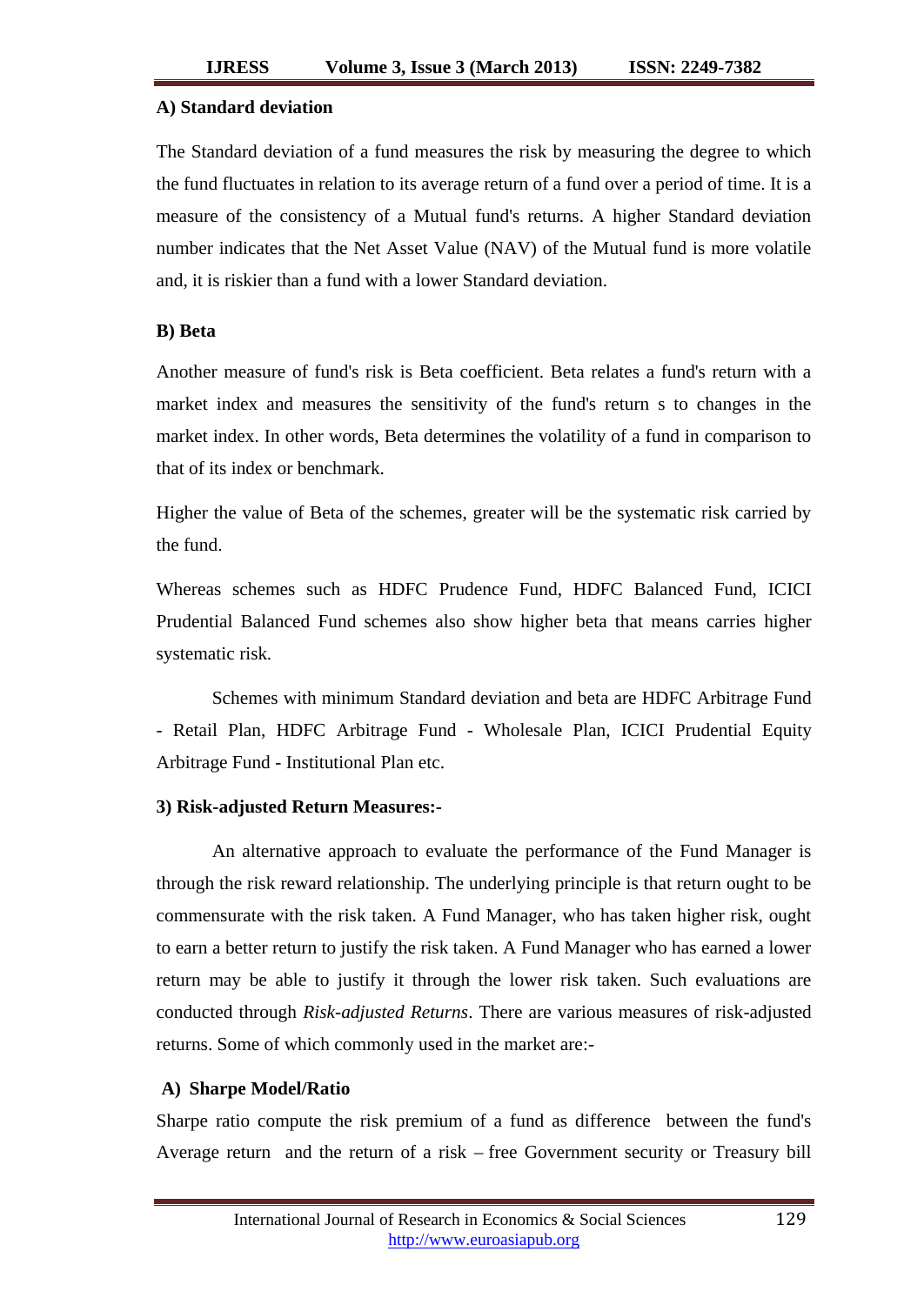over a given period. Sharpe ratio divides the risk premium by the fund's total risk i.e. Standard deviation. The formula of Sharpe ratio is:-

Sharpe ratio =  $(\mathbf{R}_P \cdot \mathbf{R}_F)/\sigma_P$  Where,  $\sigma_P$  is Standard deviation of the fund.

The higher a fund's Sharpe ratio, the better a fund's returns and have been relative to the volatility the fund has experienced (as measured by standard deviation). Investors can then assess whether a fund's return justifies the risk or not.

## **B) Treynor's Model**

Like Sharpe measure, Treynor ratio also compute the risk premium of a fund as difference between the fund's Average return and the return of a risk-free Government security or Treasury bill over a given period but with reference to systematic risk instead of total risk.

### **C) Jensen Model**

In simple sense, Jensen model is yet another risk-adjusted performance measure. This measure is developed by Michael Jensen and sometimes referred as the differential return method. This measure involves evaluation of the returns that the fund has generated vis-à-vis the return actually expected of the fund given the level of its systematic risk. Required return of a fund at a given level of risk can be calculated as:

Jensen's alpha = Portfolio Return − [Risk Free Rate + Portfolio Beta \* (Market Return − Risk Free Rate)]

The difference between a scheme's actual return and its optimal or expected return is its *Alpha-* a measure of the Fund Manager's performance. Positive alpha is indicative of out-performance by the Fund Manager; negative alpha might indicate underperformance.

These Schemes earned high rate of return even more than average market rate of return at the same time they manage to place beta into lower side both together result into better and positive Jensen measure. Whereas, Lowest Jensen's measure found in HDFC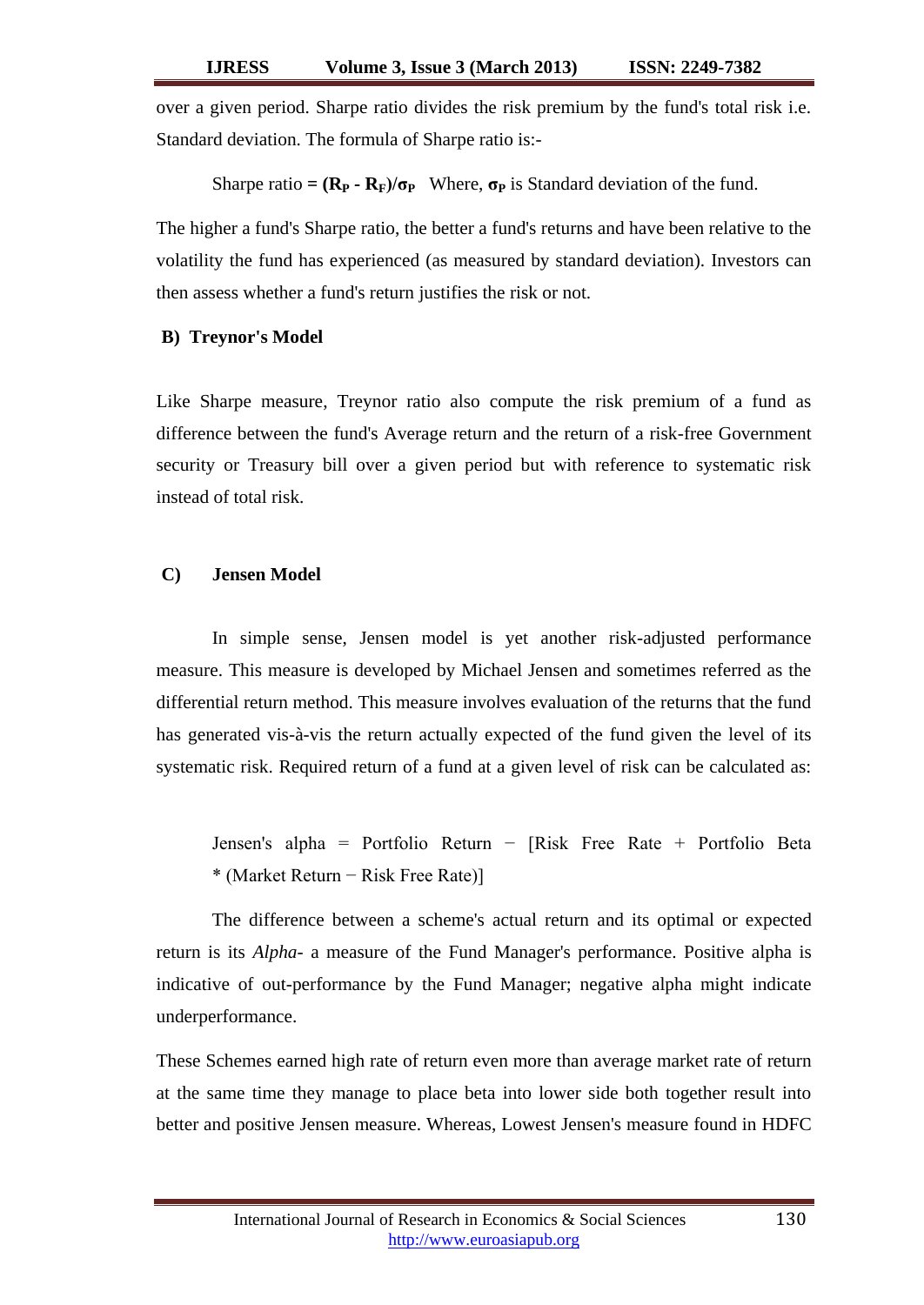Arbitrage Fund - Retail Plan , ICICI Prudential Advisor Series - Cautious Plan , HDFC Arbitrage Fund - Wholesale Plan .

### **D) Fama Ratio**

Following the work of Sharpe, Treynor and Jensen M. C., Fama suggested a somewhat finer breakdown of performance. He developed an analytical framework that elaborates on the three risk-adjusted return methods (Treynor Index, Sharpe Index and Jensen alpha) to allow a more detailed breakdown of the performance of a fund.

This Eugene Fama's evaluation model assumes that the returns on managed portfolios can judged relative to those of naively selected portfolios with similar risk levels. This model is different from all the above mentioned models in the sense that unlike them it is not primarily oriented to the analysis of overall performance of a fund but rather develops a more refined breakdown and assesses the source or components of performance. The technique uses the simple one-period version of the two-parameter model, all the perfect market assumptions, and derives the ex ante market line, which indicates the following equilibrium relationship between expected return and risk for any security.

 $Rp = RFR + \{[Rm - RFR] / \sigma m\} X \{[Cov (Rp, Rm)] / \sigma m\}$ 

This equation indicates that the expected return of a portfolio is equal to the risk less rate of return plus market price per unit of risk, times the risk of asset which is Cov.(Rp,Rm)]/σm. If a Fund Manager believes that the market is not completely efficient and that he can make better judgment than the market, then an ex post version of this market line can provide a benchmark for the manager's performance. This ex post market line provides the benchmark used to evaluate managed portfolios in a sequence of more complex measures.

In this research study, an attempt has been made to examine the components and sources of investment performance in order to attribute it to specific activities of portfolio managers.

These Schemes earned high rate of return even more than average market rate of return at the same time they manage to place beta into lower side both together result into better and positive Fama's Net selectivity.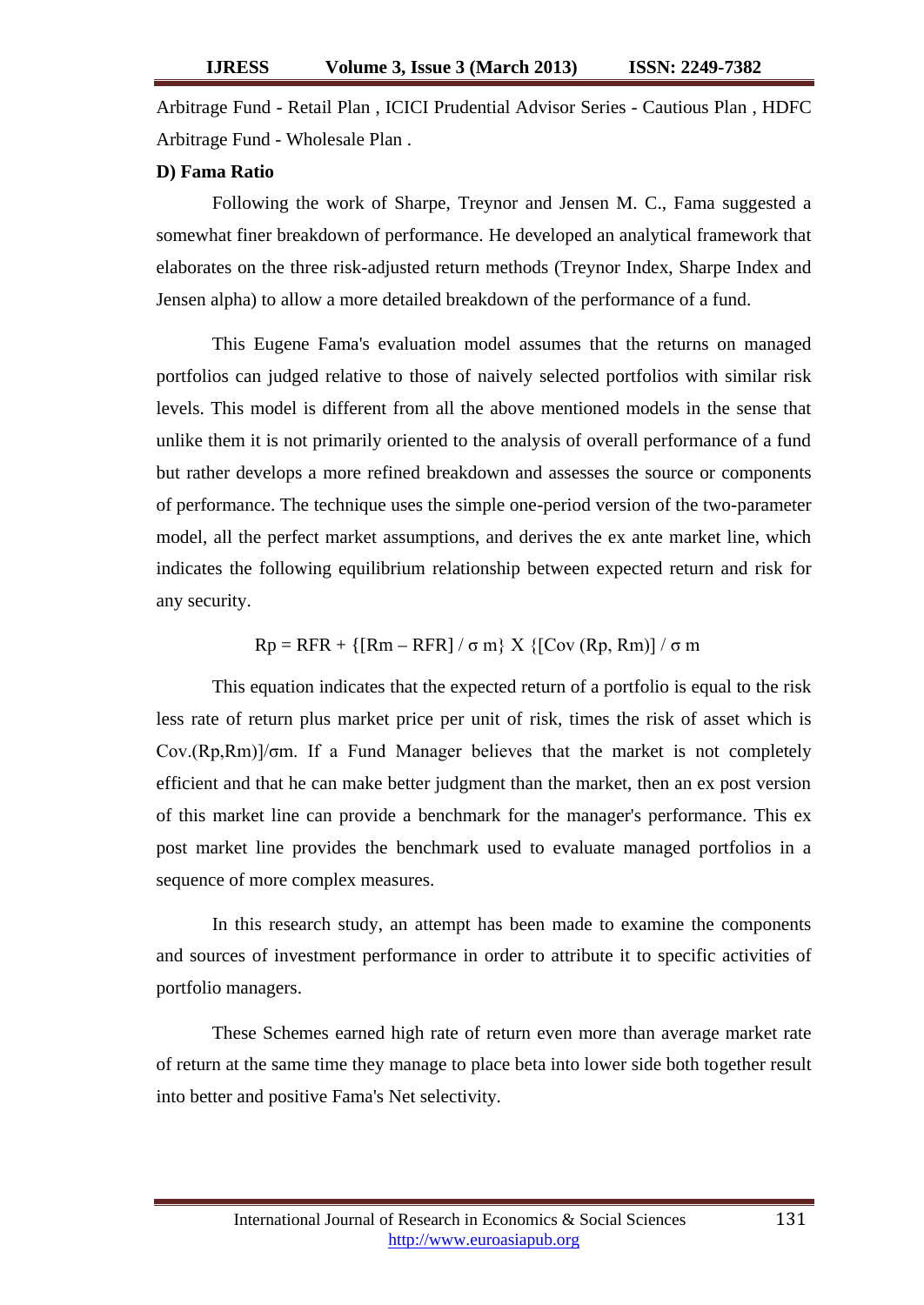Whereas, Lowest Fama's Net selectivity found in HDFC Arbitrage Fund - Retail Plan , ICICI Prudential Advisor Series - Cautious Plan , HDFC Arbitrage Fund - Wholesale Plan .

## **Conclusion**

From above Performance and Risk analysis of the selected Balanced Mutual fund schemes, it' s clear that all the funds have performed well during the study period except HDFC Arbitrage Fund - Retail Plan & Wholesale Plan. The fall in the Nifty 50 during the year 2011 has impacted the performance of all the selected funds. Beside this, all funds beat the Market or Benchmark i.e. generating higher returns than the Market. It can be also said that the market timing ability of fund managers is also admirable. In the ultimate analysis it may be concluded that all the funds have performed well in the high risky or volatile market movement and market timing and superior stock selection ability of Fund managers is also worthy.

## **References**

- Modigliani, F., and L. Modigliani, 1997, *" Risk-Adjusted Performance,"*  Journal of Portfolio Management 23 (2), 45-54.
- Grinblatt M. and Titman S. (1994), " A study of monthly Mutual fund returns and performance evaluation techniques" , Journal of Financial and Quantitative Analysis, Vol. 29, PP. 418-44.
- Mishra B. and Mahmud R. (2002), "Measuring Mutual fund performance using lower partial moment" , Global Business Trends, Bhubaneswar, India.
- Chan Z. and Knez P.J. (1996), " Portfolio performance Measurement: Theory and Applications" , Review of Financial Studies, 9, 511-556.
- Deb, S. G. (2007), " Market Timing and Stock Selection Ability of Mutual funds in India: An Empirical Investigation" , Vikalpa, 52(3), 39-51.

## **Websites**

- [www.amfiindia.com](http://www.amfiindia.com/)
- [www.valueresearchonline.com](http://www.valueresearchonline.com/)
- [www.nseindia.com](http://www.nseindia.com/)
- [www.mutualfundsnavindia.com](http://www.mutualfundsnavindia.com/)